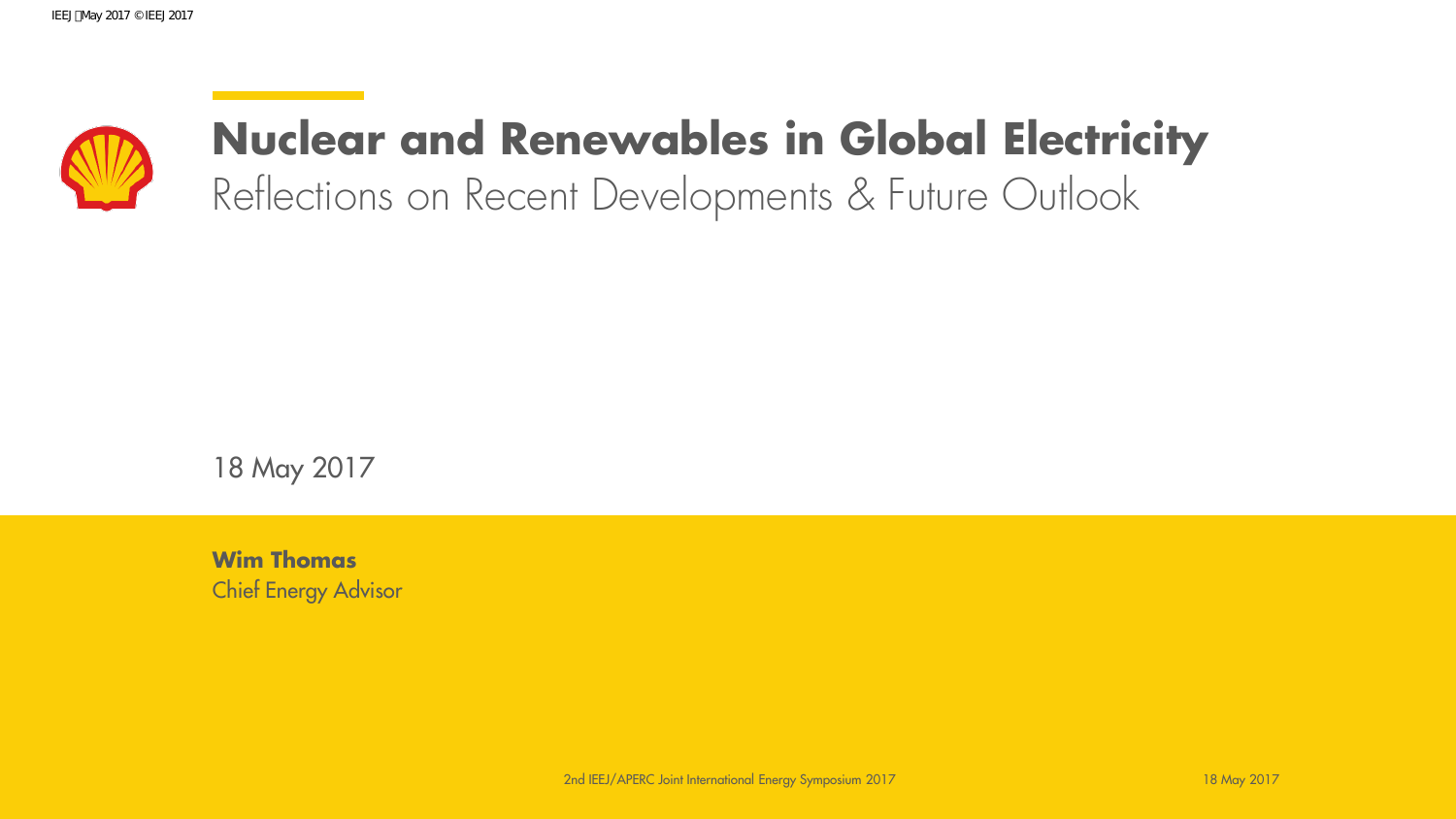#### **Legal Cautionary Note**

This presentation contains data from various Shell scenarios. Scenarios are part of an ongoing process used in Shell for 40 years to challenge executives' perspectives on the future business environment. We base them on pl and quantifications, and they are designed to stretch management to consider even events that may only be remotely possible. Scenarios, therefore, are not intended to be predictions of likely future events or outcomes and on them when making an investment decision with regard to Royal Dutch Shell plc securities.

It is important to note that Shell's existing portfolio has been decades in development. While we believe our portfolio is resilient under a wide range of outlooks, including the IEA's 450 scenario, it includes assets acro intensities including some with above-average intensity. While we seek to enhance our operations' average energy intensity through both the development of new projects and divestments, we have no immediate plans to move to emissions portfolio over our investment horizon of 10-20 years.

The companies in which Royal Dutch Shell plc directly and indirectly owns investments are separate legal entities. In this presentation "Shell", "Shell group" and "Royal Dutch Shell" are sometimes used for convenience wher to Royal Dutch Shell plc and its subsidiaries in general. Likewise, the words "we", "us" and "our" are also used to refer to subsidiaries in general or to those who work for them. These expressions are also used where no u by identifying the particular company or companies. "Subsidiaries", "Shell subsidiaries" and "Shell companies" as used in this presentation refer to companies over which Royal Dutch Shell plc either directly or indirectly unincorporated arrangements over which Shell has joint control are generally referred to as "joint ventures" and "joint operations" respectively. Entities over which Shell has significant influence but neither control nor as "associates". The term "Shell interest" is used for convenience to indicate the direct and/or indirect ownership interest held by Shell in a venture, partnership or company, after exclusion of all third-party interest.

This presentation contains forward-looking statements concerning the financial condition, results of operations and businesses of Royal Dutch Shell. All statements other than statements of historical fact are, or may be de looking statements. Forward-looking statements are statements of future expectations that are based on management's current expectations and assumptions and involve known and unknown risks and uncertainties that could caus performance or events to differ materially from those expressed or implied in these statements. Forward-looking statements include, among other things, statements concerning the potential exposure of Royal Dutch Shell to m statements expressing management's expectations, beliefs, estimates, forecasts, projections and assumptions. These forward-looking statements are identified by their use of terms and phrases such as "anticipate", "believe" "expect", "goals", "intend", "may", "objectives", "outlook", "plan", "probably", "project", "risks", "schedule", "seek", "should", "target", "will" and similar terms and phrases. There are a number of factors that could af operations of Royal Dutch Shell and could cause those results to differ materially from those expressed in the forward-looking statements included in this presentation, including (without limitation): (a) price fluctuation (b) changes in demand for Shell's products; (c) currency fluctuations; (d) drilling and production results; (e) reserves estimates; (f) loss of market share and industry competition; (g) environmental and physical risks; ( identification of suitable potential acquisition properties and targets, and successful negotiation and completion of such transactions; (i) the risk of doing business in developing countries and countries subject to inter legislative, fiscal and regulatory developments including regulatory measures addressing climate change; (k) economic and financial market conditions in various countries and regions; (I) political risks, including the ris renegotiation of the terms of contracts with governmental entities, delays or advancements in the approval of projects and delays in the reimbursement for shared costs; and (m) changes in trading conditions. No assurance i dividend payments will match or exceed previous dividend payments. All forward-looking statements contained in this presentation are expressly qualified in their entirety by the cautionary statements contained or referred Readers should not place undue reliance on forward-looking statements. Additional risk factors that may affect future results are contained in Royal Dutch Shell's Form 20-F for the year ended December 31, 2016 (available a [www.shell.com/investor](http://www.shell.com/investors.html) and [www.sec.gov\)](http://www.shell.com/media/news-and-media-releases/2017/royal-dutch-shell-plc-fourth-quarter-2016-euro-and-gbp-equivalent/_jcr_content/par/textimage_9b11.disclaimer.html/aHR0cDovL3d3dy5zZWMuZ292/go.html). These risk factors also expressly qualify all forward-looking statements contained in this presentation and should be considered by the reader. Each forward-looking statement speaks of this presentation, 18 May 2017. Neither Royal Dutch Shell plc nor any of its subsidiaries undertake any obligation to publicly update or revise any forward-looking statement as a result of new information, future events light of these risks, results could differ materially from those stated, implied or inferred from the forward-looking statements contained in this presentation.

We may have used certain terms, such as resources, in this presentation that United States Securities and Exchange Commission (SEC) strictly prohibits us from including in our filings with the SEC. U.S. investors are urged disclosure in our Form 20-F, File No 1-32575, available on the SEC website [www.sec.gov.](http://www.shell.com/media/news-and-media-releases/2017/royal-dutch-shell-plc-fourth-quarter-2016-euro-and-gbp-equivalent/_jcr_content/par/textimage_9b11.disclaimer.html/aHR0cDovL3d3dy5zZWMuZ292/go.html) You can also obtain this form from the SEC by calling 1-800-SEC-0330.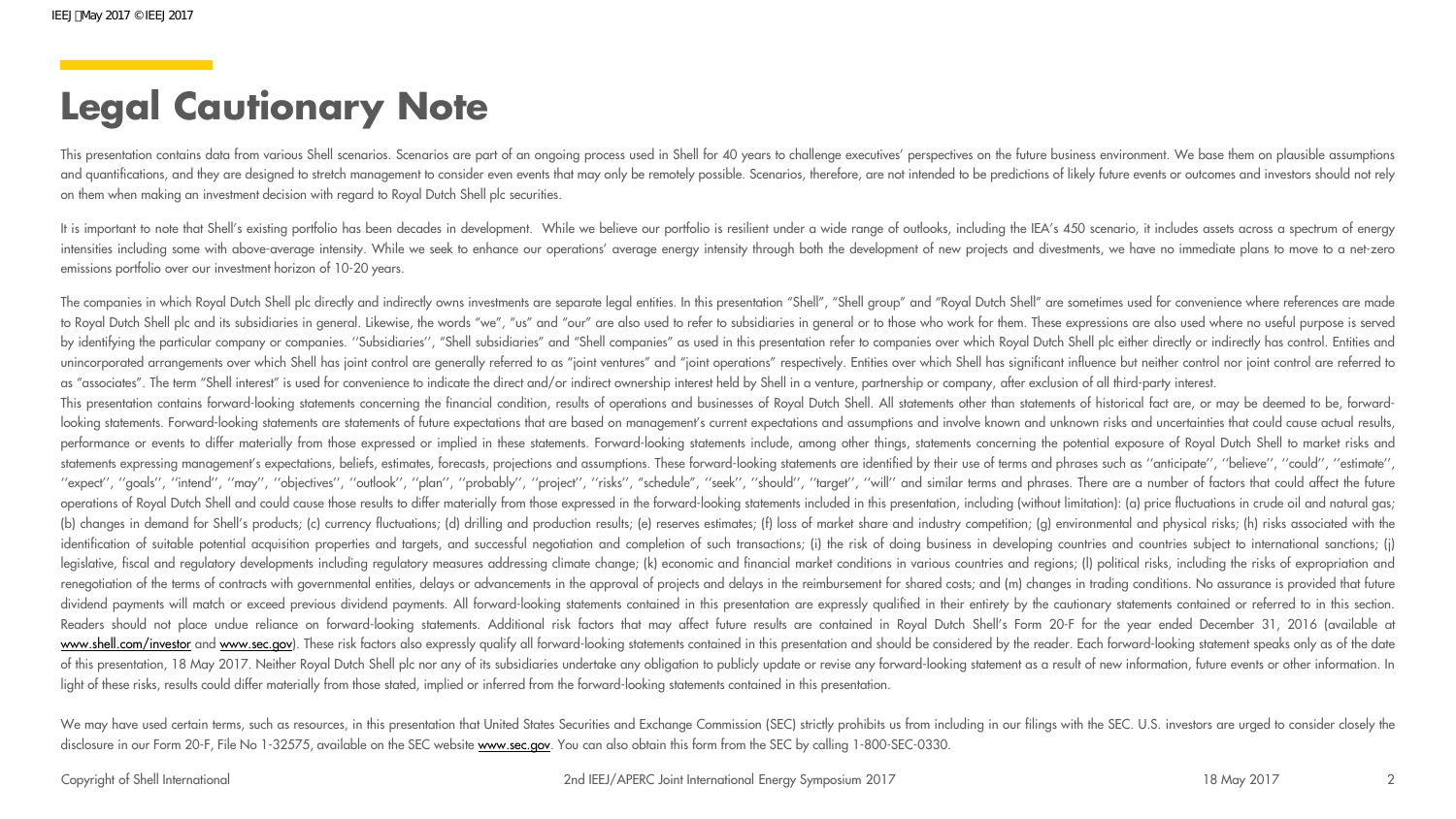#### **News surrounding the global nuclear industry is largely sobering unlike the "buzz" with renewables**

News Headlines Around the World: Nuclear vs Renewables

| Next-generation nuclear reactors<br>stalled by costly delays<br>- Bloomberg, 2 February 2017                                                                                                                                                | <b>Real cost of Fukushima disaster</b><br>will reach ¥70 trillion, or triple<br>government's estimate: think<br>tank<br>- The Japan Times, 1 April 2017 | Renewables break records as<br>wind and solar come online,<br><b>International Renewable Energy</b><br><b>Agency says</b><br>- CNBC, 30 March 2017 | <b>Offshore Wind Farms Offer</b><br><b>Subsidy-Free Power for First</b><br>Time - Dong Energy bid for<br><b>German Power, Bloomberg 13</b><br>April 2017 |
|---------------------------------------------------------------------------------------------------------------------------------------------------------------------------------------------------------------------------------------------|---------------------------------------------------------------------------------------------------------------------------------------------------------|----------------------------------------------------------------------------------------------------------------------------------------------------|----------------------------------------------------------------------------------------------------------------------------------------------------------|
| Toshiba is losing money on 2                                                                                                                                                                                                                |                                                                                                                                                         |                                                                                                                                                    | Saudi Arabia pushes ahead with                                                                                                                           |
| nuclear plants it's building in<br><b>Georgia and South Carolina</b><br>- The Guardian, 16 April 2017<br>Will India say no to risky nuclear<br>deals with bankrupt nuclear<br>majors Westinghouse, Areva?<br>- Outlook India, 31 March 2017 | Unions warn Areva nuclear<br>waste container fault shows<br>safety flaws<br>- Reuters, 23 March 2017                                                    | Cost of renewables fell in 2016,<br>lowering global investment cost<br>in clean energy<br>- UN News Centre, 6 April 2017                           | renewable drive to diversify<br>energy mix<br>- Reuters, 17 April 2017                                                                                   |
|                                                                                                                                                                                                                                             |                                                                                                                                                         |                                                                                                                                                    | South Australia power crisis:<br>Former ETSA chief says state                                                                                            |
|                                                                                                                                                                                                                                             | China eyes trillion-yuan nuclear<br>power market along One Belt<br>and One Road<br>- China Daily, 18 April 2017                                         | Rural electrification eyes \$15.<br>billion renewable lending push<br>- Bloomberg, 19 April 2017                                                   | needs nuclear power as<br>renewable energy woes are<br>being watched by the world<br>- The Advertiser, 24 March 2017                                     |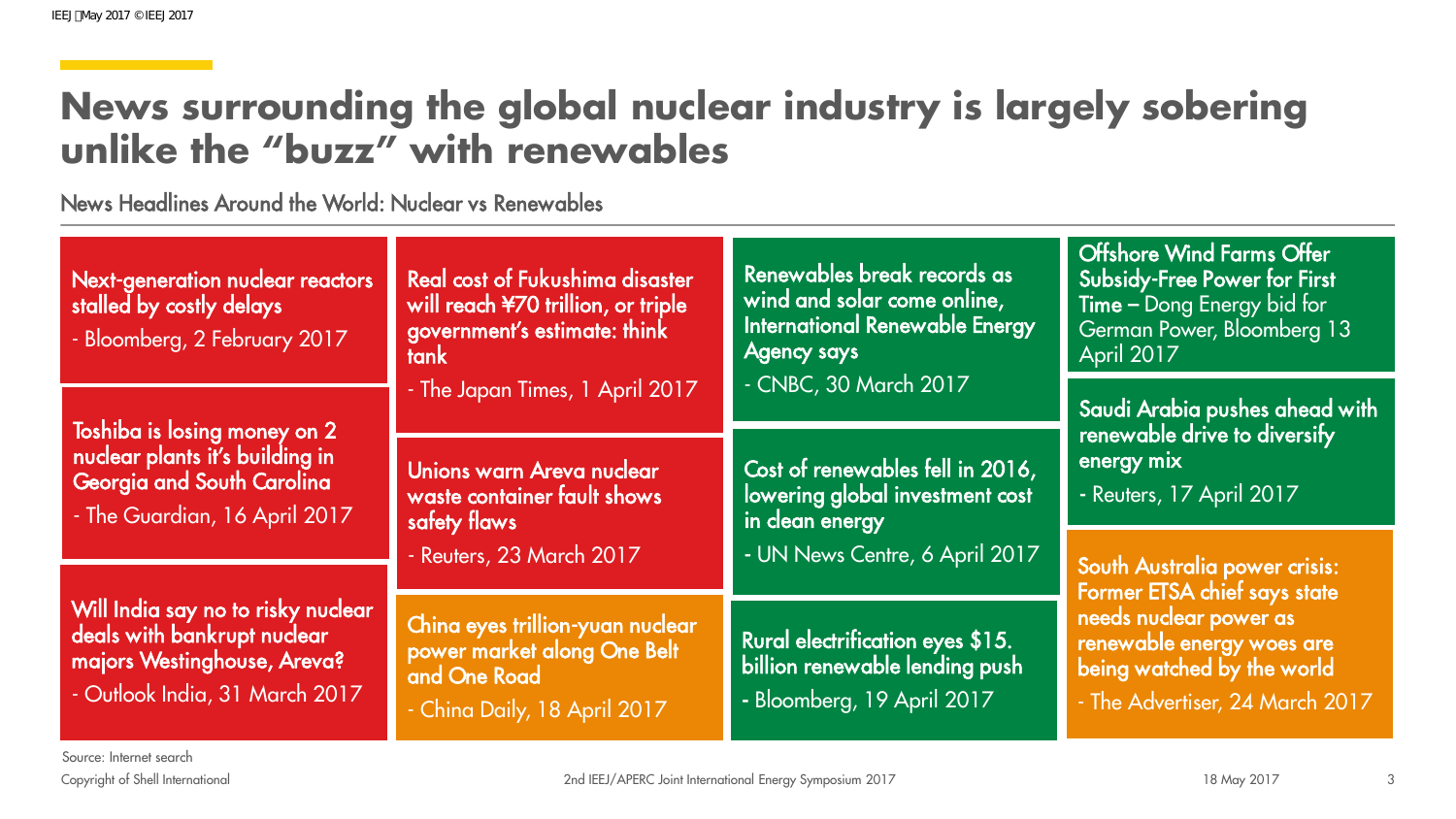#### **The role of Gas, Nuclear and Renewables a given in a cleaner world?**



#### World – Nuclear Share Total Primary Energy



World – Solar+Wind Share Total Primary Energy



Source: Shell Scenarios, IEA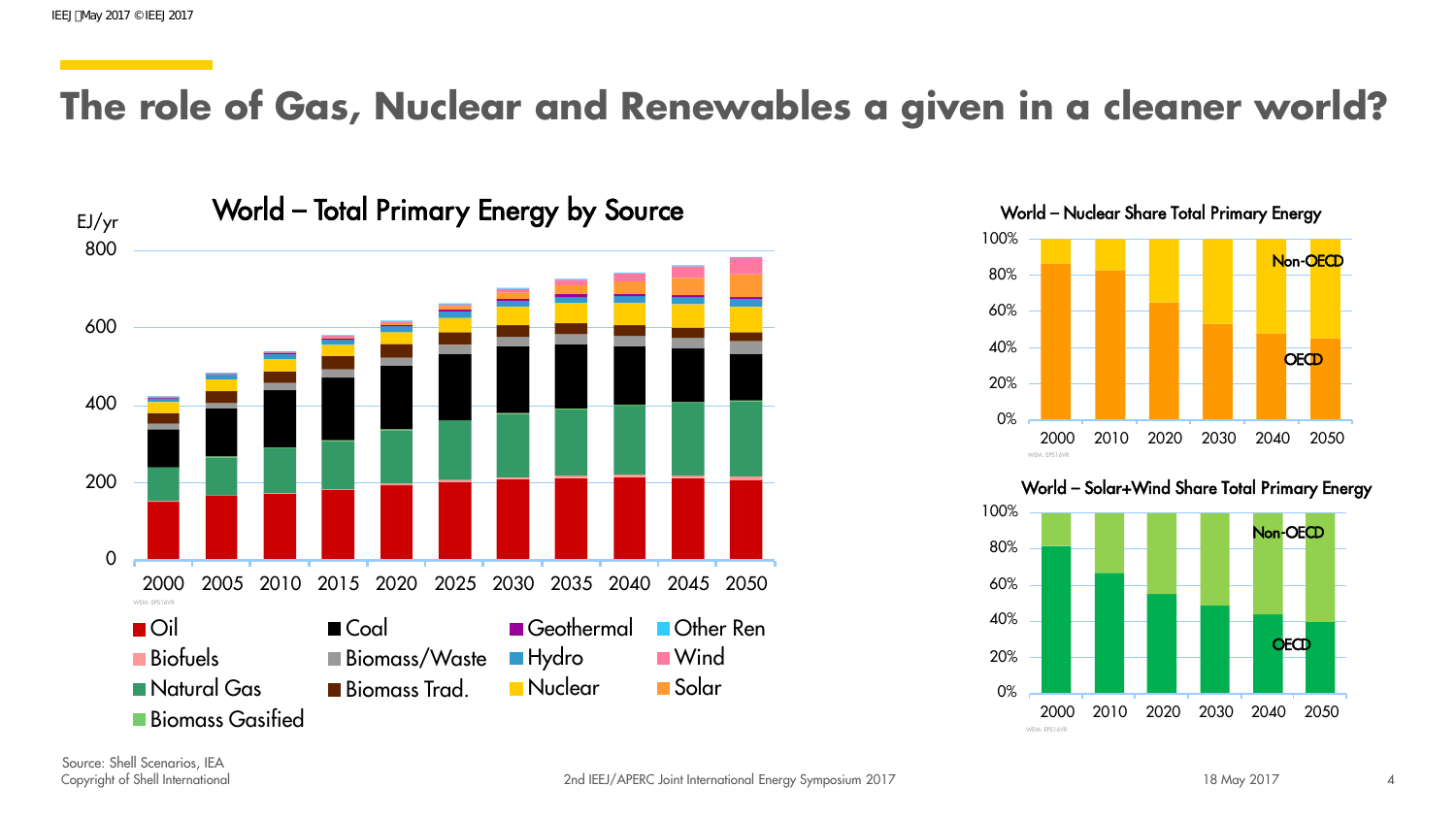Copyright of Shell International

## **Fast electrification via non-emitting energy resources is critical in a transition towards a higher efficient and lower carbon world**

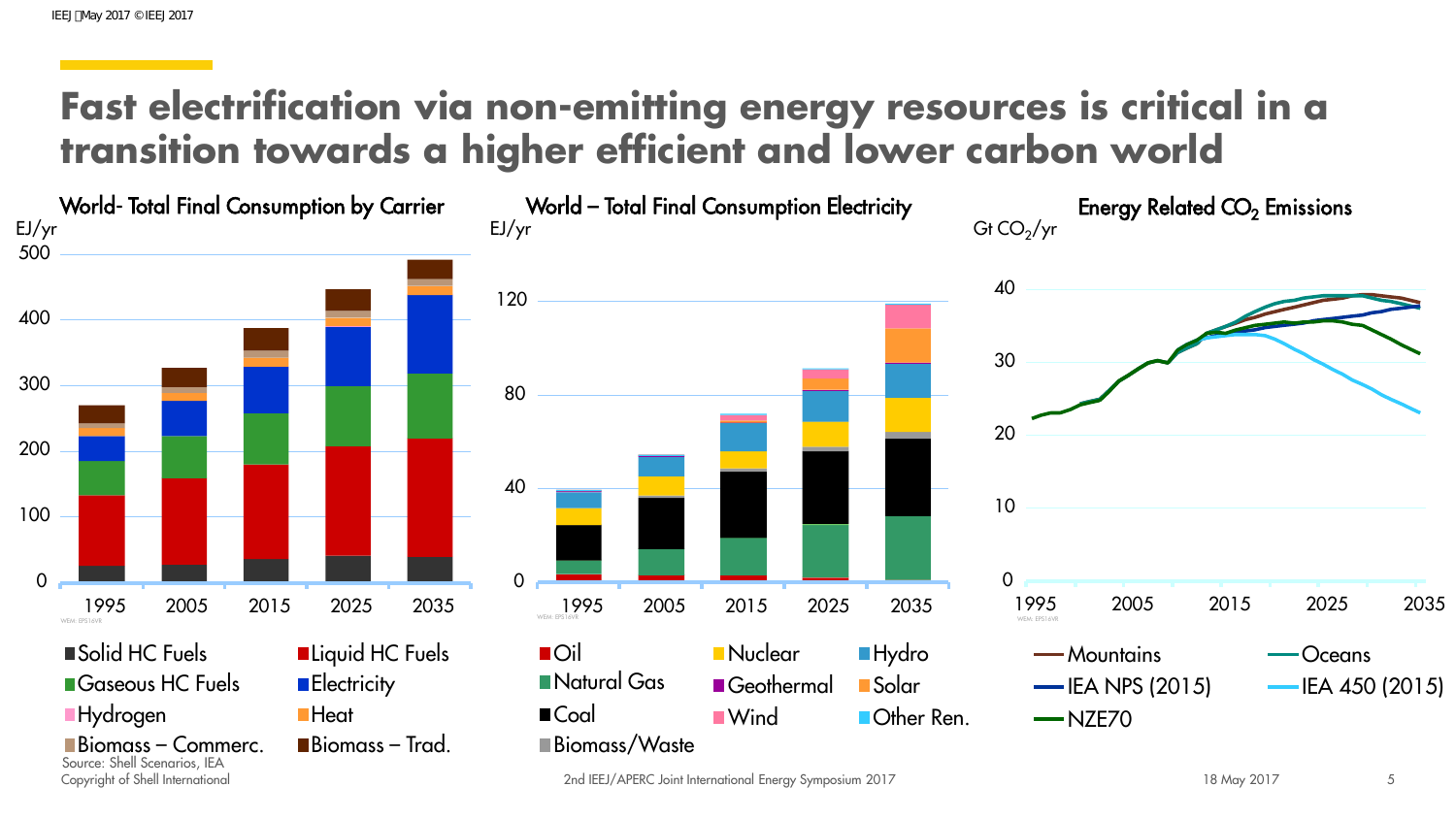#### **Nuclear remains an expensive capital-intensive technology when compared against rapidly falling renewable costs**

USA Capital Cost of Electricity Generation Capacity





■ Nuclear capital costs have been escalating at a time when renewable costs (particularly solar) have fallen significantly

Source: Shell Scenarios

Copyright of Shell International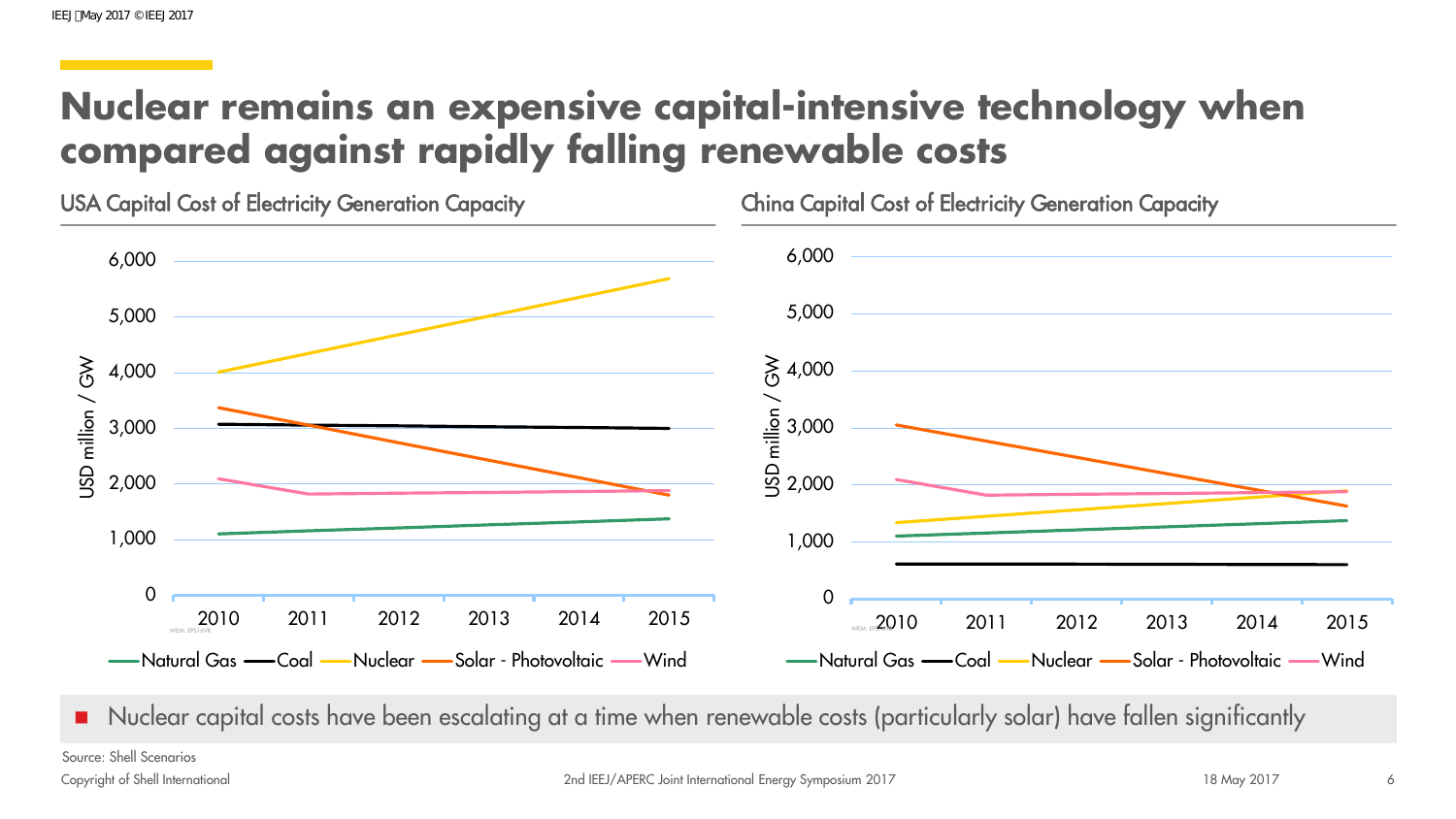#### **Global electricity capacity is likely to double over the next 20 years but total cost of new investment remains affordable**



Copyright of Shell International Source: Shell Scenarios, IEA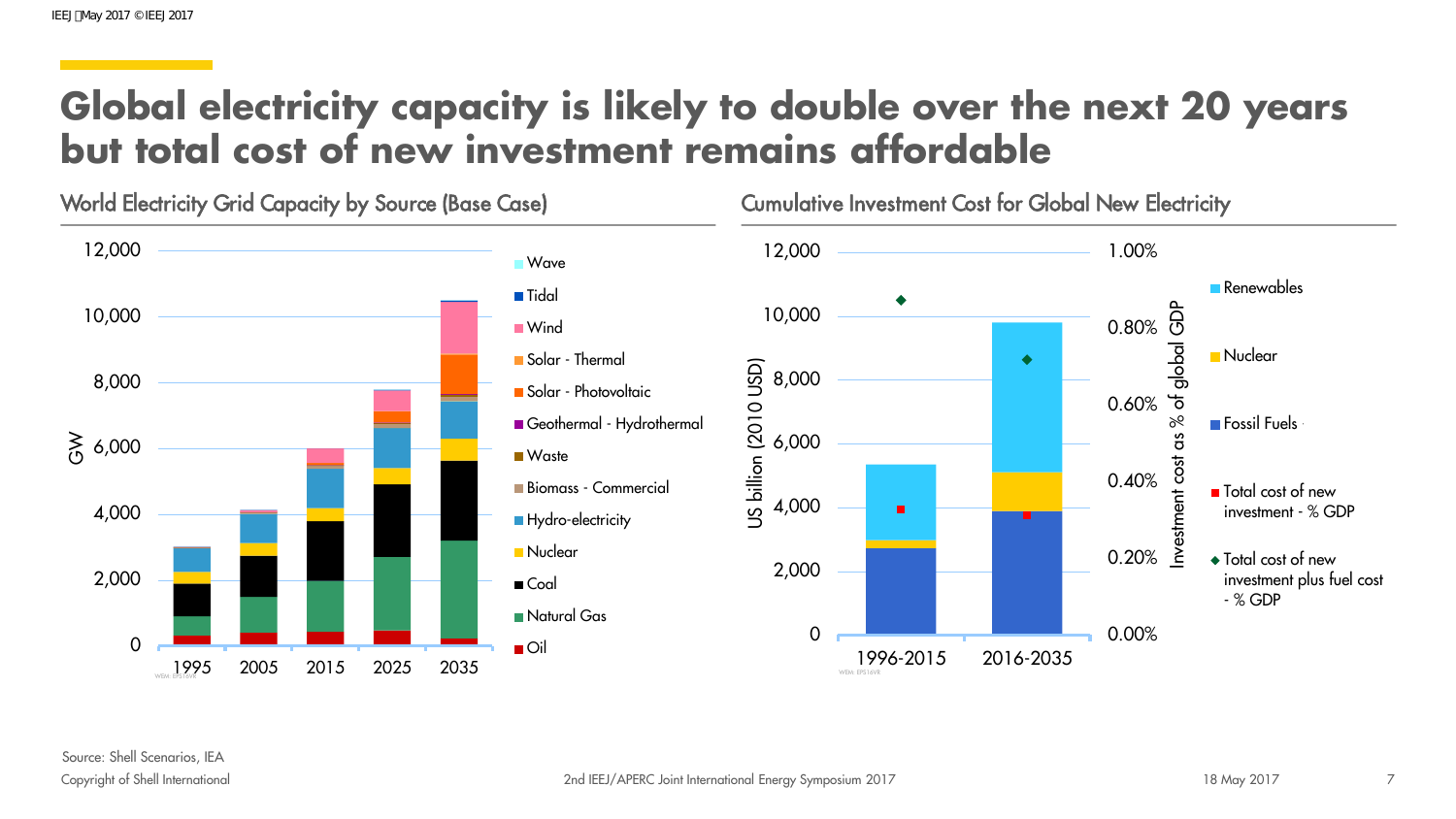## **In Europe, countries without nuclear have heavier reliance on intermittent renewable generation for decarbonisation**

Electricity Generation Outlook: France



% Intermittent

Source: Shell, Baringa Partners LLP

2007ight of Shell International

Electricity Generation Outlook: Germany





Biomass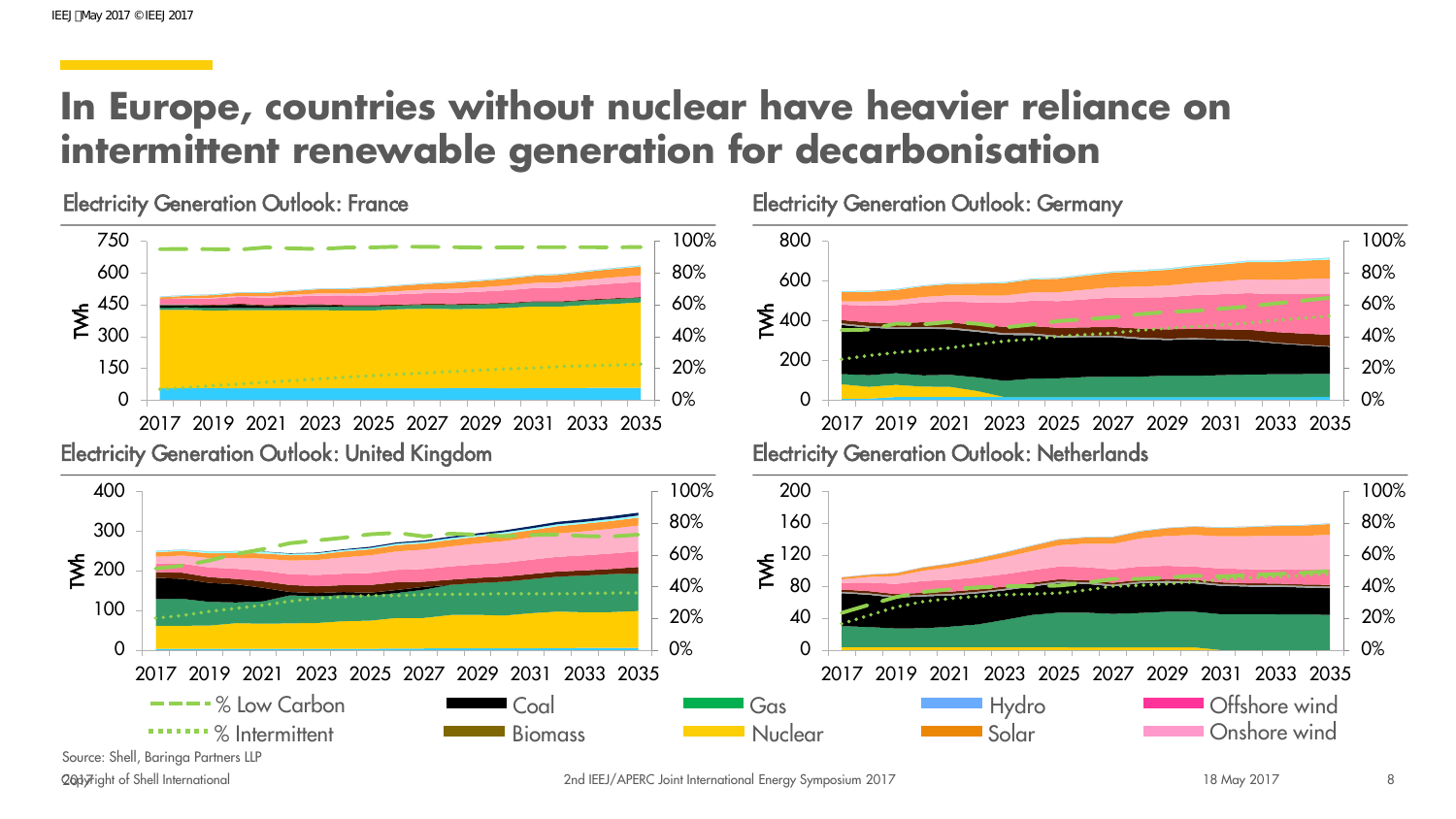#### **"Missing money": Capture prices vs. LCOE Onshore & Offshore wind and Solar Offshore wind is the only type of renewables to capture prices above its LCOE in some scenarios**



Note: Missing money calculated on new build generation only Source: Baringa Partners LLP 2017

Copyright of Shell International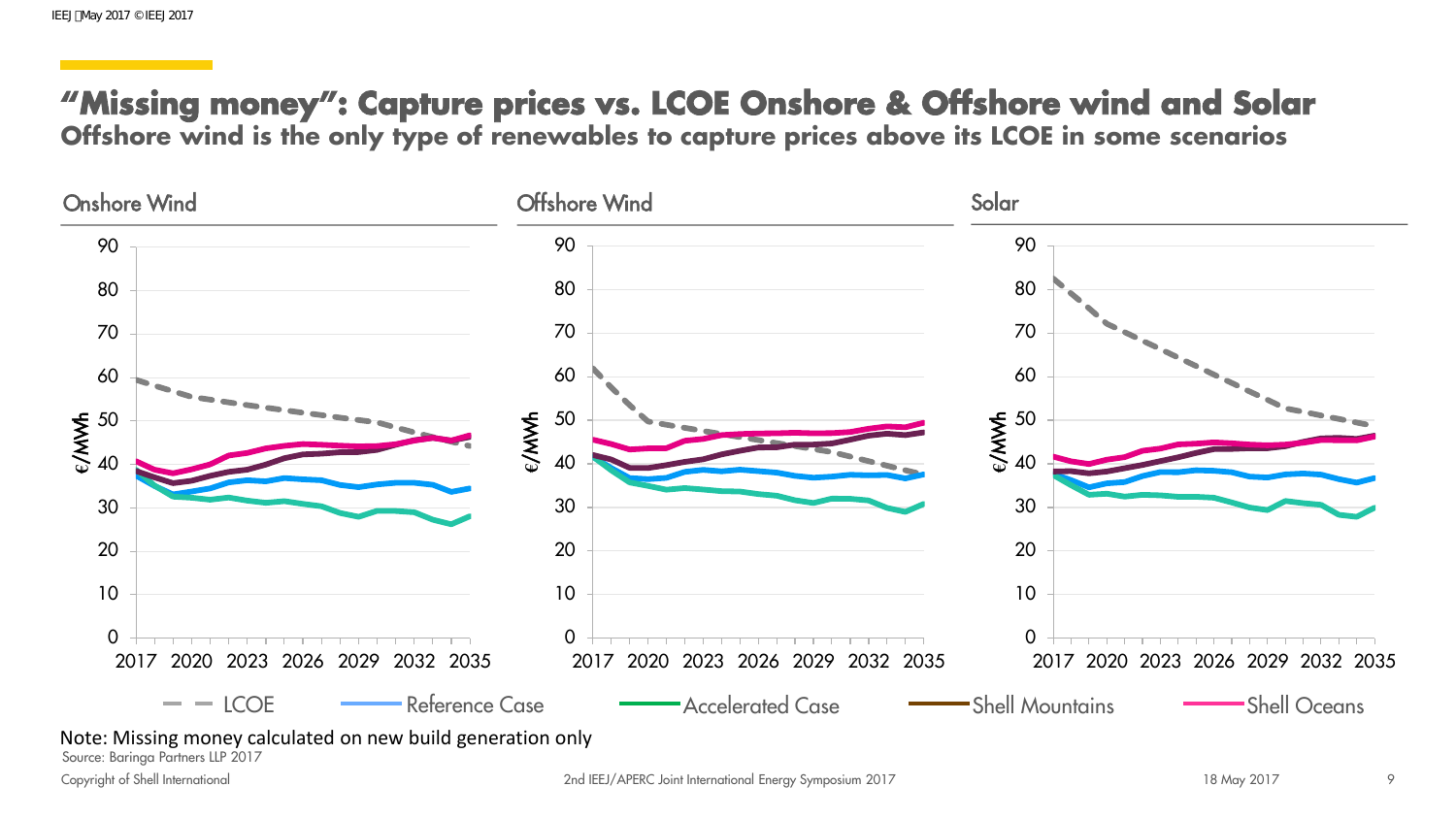#### **Concluding remarks**

- $\Box$  Society's drive for higher end-use efficiency and cleaner fuels with less CO $_2$  emissions means higher rates of electrification of energy use
- □ Post 2020, renewables are expected to deliver the cheapest MWh across most parts of the world
- Nuclear remains a relative expensive option, but some countries will continue developing new capacity for security of supply reasons
- □ Electricity market reforms will be required to allow capital cost recovery of all technologies needed